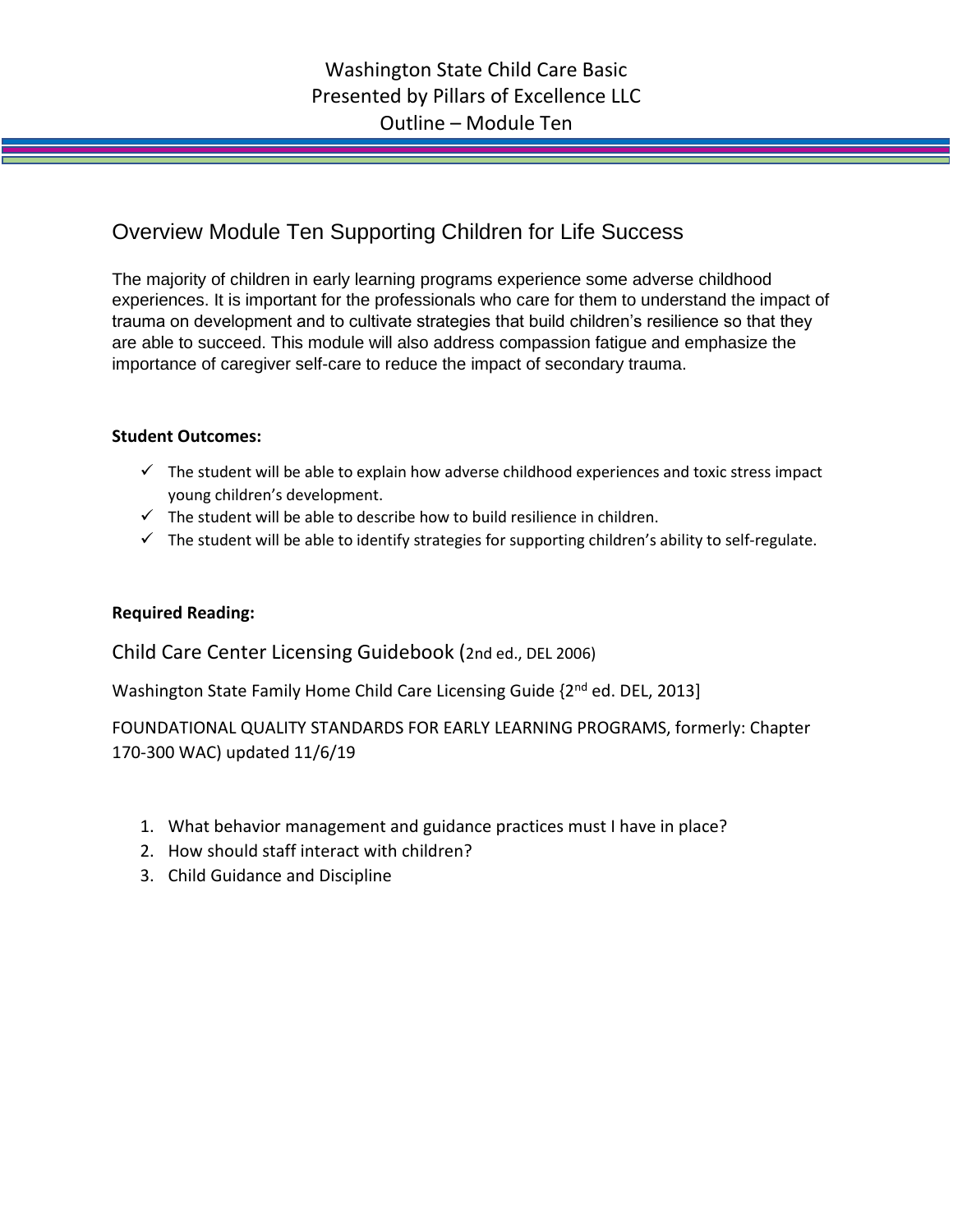Because discussing traumatic childhood experiences may be potentially difficult for some participants. Despite the negative effects of stress on children, most have resiliency and protective factors that will offset some of the impacts. You as caregivers can champion for those children who need the most support.

## **Course Outline:**

- 1. Define Trauma and Childhood Experiences
- 2. Children do Not Choose
- 3. When Stress Becomes Toxic
- 4. Brain Science
- 5. How to Act and Respond Matters
- 6. Neurons that Fire Together Wire Together
- 7. Adverse Childhood Experiences -Original Study
- 8. Adverse Childhood Experiences
- 9. Household Challenges
- 10. Complex Trauma
- 11. How Childhood Trauma Affects Health Across a Lifetime
- 12. Toxic Stress
- 13. Predictable Pathways of Early Trauma
- 14. Homeless and ACE's
- 15. Defining Homelessness
- 16. Identifying Homelessness in Children
- 17. You Can Be Hero
- 18. Resources for Families
- 19. Ready to Learn
- 20. Resiliency
- 21. Positive Relationships
- 22. Self-Care Inspires Compassion
- 23. Developing Self-regulation
- 24. Self-Care Workbook
- 25. Regulation Emotions
- 26. Fit Circle